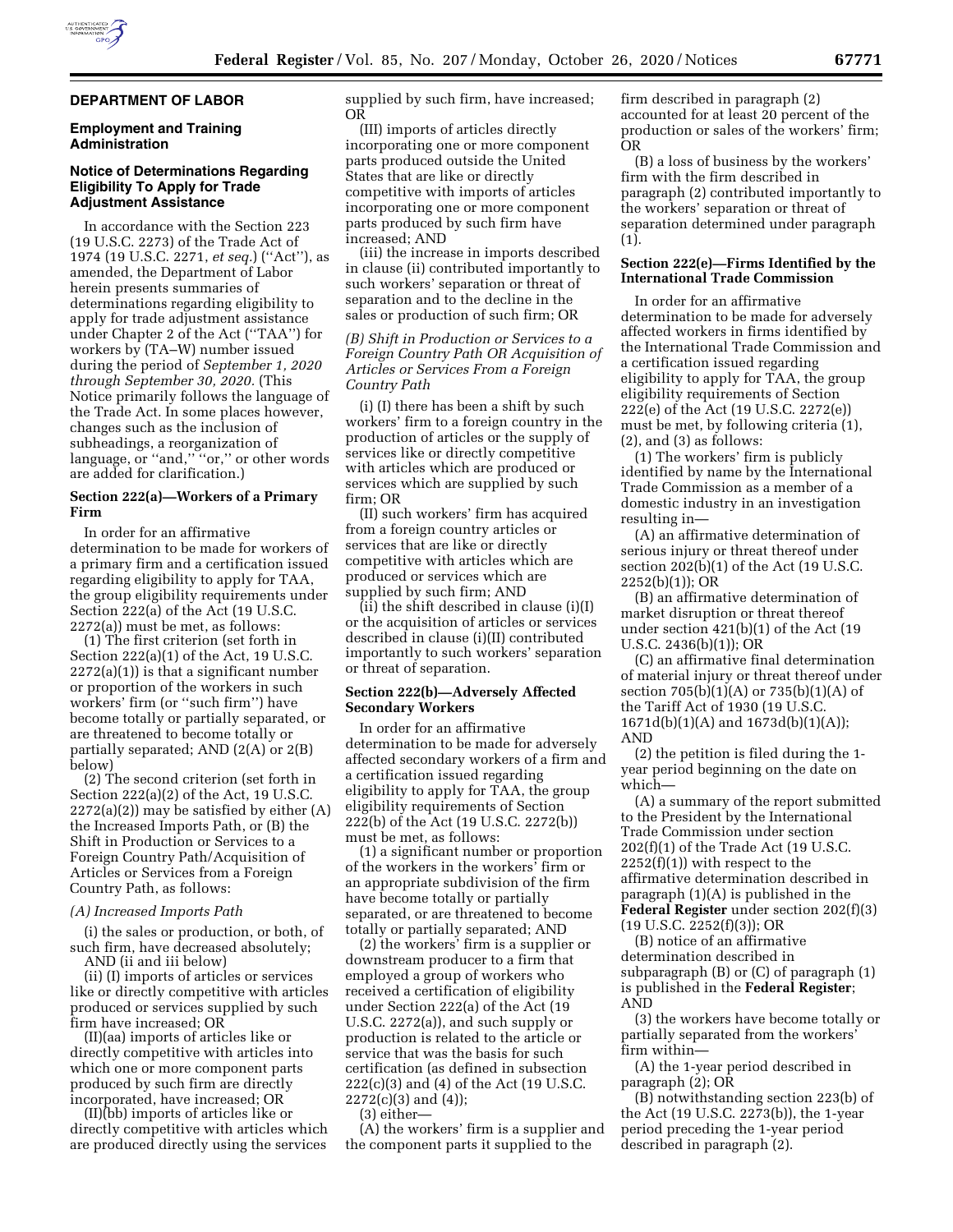## **Affirmative Determinations for Trade Adjustment Assistance**

The following certifications have been issued. The date following the company

name and location of each determination references the impact date for all workers of such determination.

The following certifications have been issued. The requirements of Section 222(a)(2)(A) (Increased Imports Path) of the Trade Act have been met.

| TA-W No.                   | Subject firm                                                                                                                                  | Location                                           | Impact date                                                   |
|----------------------------|-----------------------------------------------------------------------------------------------------------------------------------------------|----------------------------------------------------|---------------------------------------------------------------|
| 95,395<br>95,423<br>95,441 | Mitchel and Scott Machine Company, The Mitchel Group, Inc., National<br>Construction Workforce.                                               | Arcade, NY<br>Grand Rapids, MN<br>Indianapolis, IN | November 15, 2018.<br>November 25, 2018.<br>December 3, 2018. |
| 95.441A<br>95,708          | Tennessee Screw Machine Company, The Mitchel Group, Inc<br>Erie Coke Corporation, Garner LLC, Spresters Industrial Services,<br>Kirchner LLC. | McMinnville, TN                                    | December 3, 2018.<br>February 19, 2019.                       |
| 95,725                     |                                                                                                                                               | Grand Rapids, MI                                   | February 19, 2019.                                            |
| $96,052$                   | Hoya Optical Labs of America, Inc., Safety Rx, Hoya Holding, Hoya,<br>Hire Thinking, Advantage PO, Elwood Staffing.                           | Plymouth, IN                                       | July 13, 2019.                                                |
| 96,100                     | 96,110  Titanium Metals Corporation (TIMET), Precision Castparts Corporation,                                                                 | Wisconsin Rapids, WI                               | July 24, 2019.<br>July 21, 2019.                              |
|                            | Aerotek, AppleOne, Manpower.                                                                                                                  |                                                    |                                                               |

The following certifications have been issued. The requirements of Section 222(a)(2)(B) (Shift in Production or

Services to a Foreign Country Path or Acquisition of Articles or Services from a Foreign Country Path) of the Trade Act have been met.

L

| TA-W<br>number | Subject firm                                                                                           | Location         | Impact date         |
|----------------|--------------------------------------------------------------------------------------------------------|------------------|---------------------|
| 94,781         | Infocus Corporation, Image Holdings Corporation, Target C.W.,<br>Aerotek.                              |                  | May 3, 2018.        |
| 95,157         | California Physicians Service, Blue Shield of California                                               |                  | September 4, 2018.  |
| 95,236         | Faurecia Automotive Seating, LLC, North America Seating Division,<br>Belflex.                          |                  | September 30, 2018. |
| 95,280         | Haldex Brake Products Corporation, Onin Staffing, Kelly Services,<br>TMS Inc., and Pro Electric LC.    | Kansas City, MO  | October 11, 2018.   |
| 95,354         | Goldman Sachs & Co. LLC, Engineering Division, The Goldman<br>Sachs Group, Inc.                        |                  | November 5, 2018.   |
| 95,357         |                                                                                                        |                  | November 5, 2018.   |
| 95,364         |                                                                                                        |                  | November 7, 2018.   |
| 95,366         |                                                                                                        |                  | November 8, 2018.   |
| 95,412         | Bluestem Brands Inc., Northstar Portfolio Division, Customer Service                                   | Saint Cloud, MN  | November 22, 2018.  |
|                | Call Center.                                                                                           |                  |                     |
| 95,434         | HCL America Inc., Digital Process Operations, Engineering, Re-<br>search and Development Services.     | Bolingbrook, IL  | November 12, 2018.  |
| 95,439         | Citibank, N.A., Global Consumer Technology-NAM Application Devel-<br>opment, etc.                      |                  | December 3, 2018.   |
| 95,471         | Pancon Corporation, HW Staffing, Monroe Staffing                                                       | East Taunton, MA | December 11, 2018.  |
| 95,471A        | Pancon Corporation, Partners Personnel, Apple One                                                      |                  | December 11, 2018.  |
| 95,537         | State Street Bank & Trust Co., Client Delivery Management, Global<br>Delivery, Global Operations, etc. |                  | January 6, 2019.    |
| 95,537A        | State Street Bank & Trust Co., Client Delivery Management, Global<br>Delivery, Global Operations, etc. | Sacramento, CA   | January 6, 2019.    |
| 95,537B        | State Street Bank & Trust Co., Client Delivery Management, Global<br>Delivery, Global Operations, etc. |                  | January 6, 2019.    |
| 95,537C        | State Street Bank & Trust Co., Client Delivery Management, Global<br>Delivery, Global Operations, etc. | North Quincy, MA | January 6, 2019.    |
| 95,537D        | State Street Bank & Trust Co., Client Delivery Management, Global<br>Delivery, Global Operations, etc. |                  | January 6, 2019.    |
| 95,537E        | State Street Bank & Trust Co., Client Delivery Management, Global                                      |                  | January 6, 2019.    |
|                | Delivery, Global Operations, etc.                                                                      |                  |                     |
| 95,537F        | State Street Bank & Trust Co., Client Delivery Management, Global                                      |                  | January 6, 2019.    |
|                | Delivery, Global Operations, etc.                                                                      |                  |                     |
| 95,537G        | State Street Bank & Trust Co., Client Delivery Management, Global                                      | North Quincy, MA | January 6, 2019.    |
|                | Delivery, Global Operations, etc.                                                                      |                  |                     |
| 95,537H        | State Street Bank & Trust Co., Client Delivery Management, Global                                      |                  | January 6, 2019.    |
|                | Delivery, Global Operations, etc.                                                                      |                  |                     |
| 95,5371        | State Street Bank & Trust Co., Client Delivery Management, Global                                      |                  | January 6, 2019.    |
|                | Delivery, Global Operations, etc.                                                                      |                  |                     |
| 95,537J        | State Street Bank & Trust Co., Client Delivery Management, Global                                      | Kansas City, MO  | January 6, 2019.    |
|                | Delivery, Global Operations, etc.                                                                      |                  |                     |
| 95,537K        | State Street Bank & Trust Co., Client Delivery Management, Global<br>Delivery, Global Operations, etc. |                  | January 6, 2019.    |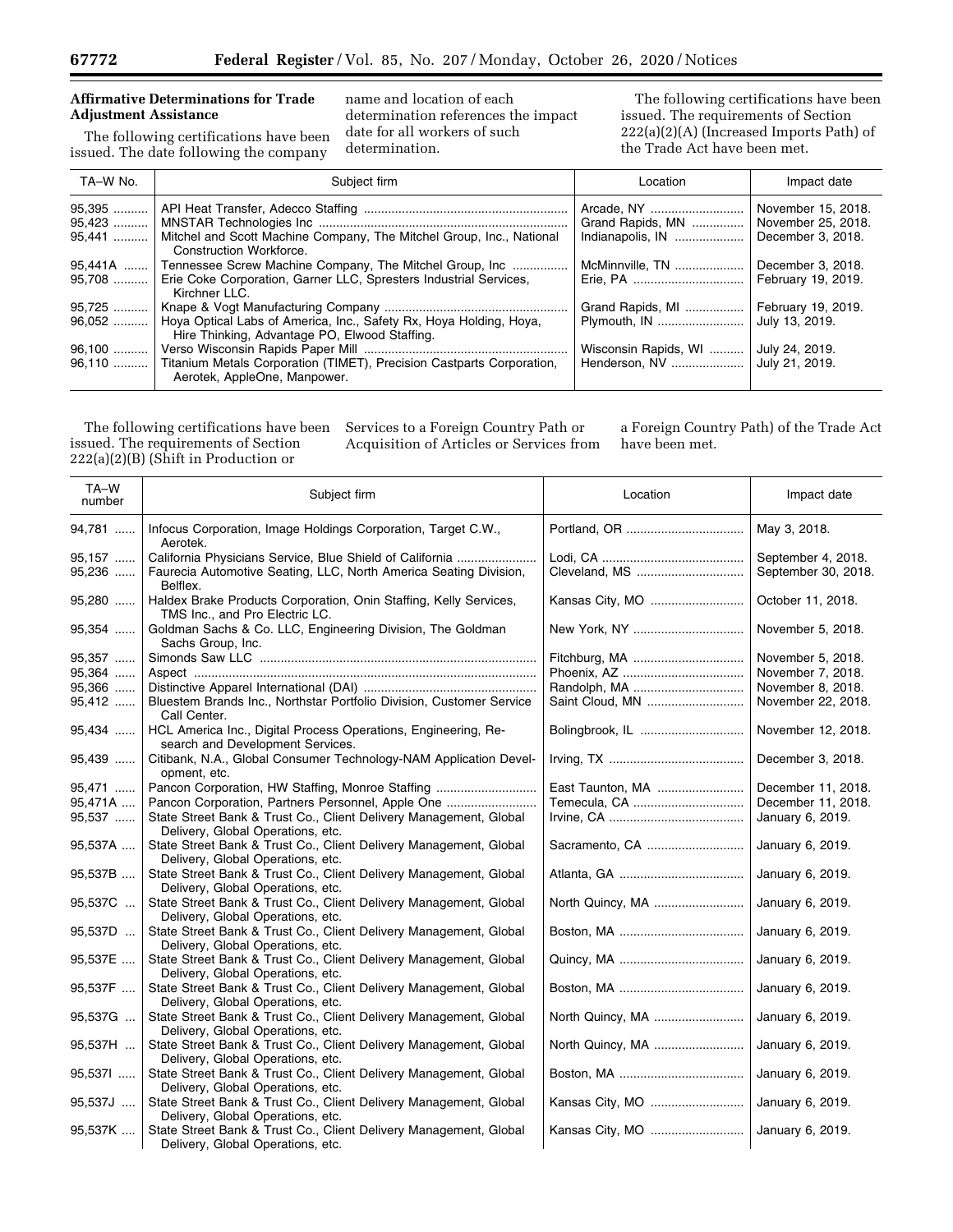| TA-W<br>number | Subject firm                                                                                                  | Location          | Impact date        |
|----------------|---------------------------------------------------------------------------------------------------------------|-------------------|--------------------|
| 95,537L        | State Street Bank & Trust Co., Client Delivery Management, Global<br>Delivery, Global Operations, etc.        |                   | January 6, 2019.   |
| 95,537M        | State Street Bank & Trust Co., Client Delivery Management, Global<br>Delivery, Global Operations, etc.        |                   | January 6, 2019.   |
| 95,537N        | State Street Bank & Trust Co., Client Delivery Management, Global<br>Delivery, Global Operations, etc.        |                   | January 6, 2019.   |
| 95,537O        | State Street Bank & Trust Co., Client Delivery Management, Global<br>Delivery, Global Operations, etc.        |                   | January 6, 2019.   |
| 95,537P        | State Street Bank & Trust Co., Client Delivery Management, Global<br>Delivery, Global Operations, etc.        |                   | January 6, 2019.   |
| 95,537Q        | State Street Bank & Trust Co., Client Delivery Management, Global<br>Delivery, Global Operations, etc.        | New York, NY      | January 6, 2019.   |
| 95,537R        | State Street Bank & Trust Co., Client Delivery Management, Global<br>Delivery, Global Operations, etc.        |                   | January 6, 2019.   |
| 95,678         | Alight Solutions LLC, Tempo Acquisition, Accenture, Jones Lang La-<br>Salle Americas, PWC LLP, etc.           |                   | February 10, 2019. |
| 95,683         | Samsung Austin Semiconductor, LLC, SARC CPU, Samsung Semi-<br>conductor, Secure Talent, etc.                  |                   | February 11, 2019. |
| 95,732         | State Street Bank & Trust Co., Enterprise Recons, State Street<br>Corp., Daley & Associates LLC, Kforce, etc. |                   | February 25, 2019. |
| 95,806         |                                                                                                               | East Hartford, CT | March 10, 2019.    |
| 95,850         |                                                                                                               |                   | March 25, 2019.    |
| $95.948$       | U.S. TelePacific Corporation, TPx Communications, Mpower Com-<br>munications, Mpower Holdings, etc.           |                   | May 28, 2019.      |
| 95,973         | Dell Technologies Inc., Remote Delivery Engineers (ProDeploy)                                                 |                   | June 8, 2019.      |
| 95,984         | Computer Operations Technology Solution Design and Sectors,<br>Global Technology Services Division, IBM.      |                   | June 11, 2019.     |
| 95,998         | Sonova USA, Inc., Sonova United States Hearing Instruments, LLC,<br>Aerotek.                                  | Plymouth, MN      | February 29, 2020. |
|                |                                                                                                               |                   |                    |

| 95,537Q | State Street Bank & Trust Co., Client Delivery Management, Global<br>Delivery, Global Operations, etc.                 | New York, NY      | January 6, 2019.   |
|---------|------------------------------------------------------------------------------------------------------------------------|-------------------|--------------------|
| 95,537R | State Street Bank & Trust Co., Client Delivery Management, Global<br>Delivery, Global Operations, etc.                 |                   | January 6, 2019.   |
| 95,678  | Alight Solutions LLC, Tempo Acquisition, Accenture, Jones Lang La-<br>Salle Americas, PWC LLP, etc.                    | Lincolnshire, IL  | February 10, 2019. |
| 95,683  | Samsung Austin Semiconductor, LLC, SARC CPU, Samsung Semi-<br>conductor, Secure Talent, etc.                           |                   | February 11, 2019. |
| 95,732  | State Street Bank & Trust Co., Enterprise Recons, State Street<br>Corp., Daley & Associates LLC, Kforce, etc.          |                   | February 25, 2019. |
| 95,806  |                                                                                                                        | East Hartford, CT | March 10, 2019.    |
| 95,850  |                                                                                                                        |                   | March 25, 2019.    |
| 95,948  | U.S. TelePacific Corporation, TPx Communications, Mpower Com-<br>munications, Mpower Holdings, etc.                    | Saint Louis, MO   | May 28, 2019.      |
| 95,973  | Dell Technologies Inc., Remote Delivery Engineers (ProDeploy)                                                          |                   | June 8, 2019.      |
| 95,984  | Computer Operations Technology Solution Design and Sectors,<br>Global Technology Services Division, IBM.               |                   | June 11, 2019.     |
| 95,998  | Sonova USA, Inc., Sonova United States Hearing Instruments, LLC,<br>Aerotek.                                           | Plymouth, MN      | February 29, 2020. |
| 95,998A | Robert Half, Sonova USA, Inc., Sonova United States Hearing Instru-<br>ments, LLC.                                     | Plymouth, MN      | June 17, 2019.     |
| 96,016  | Dal-Tile Corporation, Mohawk Industries, Peoplemark, Express Em-<br>ployment Services, O&C Services.                   | Lewisport, KY     | June 26, 2019.     |
| 96,018  | Lee Hecht Harrison, The Adecco Group, Accounting Principals,<br>Modis.                                                 |                   | June 10, 2019.     |
| 96,027  | Web.com Group, Inc., Call Center, Siris Capital Group, LLC                                                             |                   | July 1, 2019.      |
| 96,036  | Treasury Wine Estates, Americas Company, Support Services, Bolt,<br>Zorang, Robert Half, Nelson, Eurest Services, etc. |                   | July 1, 2019.      |
| 96,041  | Advance Auto Business Support LLC, Accounting Department, Ad-<br>vance Stores Company, Inc., Greene Resources.         | Roanoke, VA       | July 7, 2019.      |
| 96,051  | GHD Services Inc., Finance Department, GHD Holdings U.S. LLC,<br>GHD Group Limited, Adecco.                            | Niagara Falls, NY | July 10, 2019.     |
| 96,068  | Halliburton Energy Services, Inc., Procurement and Logistics, a sub-<br>sidiary of Halliburton Company.                |                   | July 17, 2019.     |
| 96,076  | Watlow Electric Manufacturing Company, Express Employment Pro-<br>fessionals.                                          |                   | July 21, 2019.     |
| 96,094  | BASF Erie, Catalysts Division, BASF, BCforward, Computech, Hunter<br>International, etc.                               |                   | July 23, 2019.     |
| 96,117  | Secure Contact Solutions, LLC, Vesta Corporation, Express Services                                                     | Alpharetta, GA    | July 31, 2019.     |
| 96,139  | Waupaca Foundry, Inc., Hitachi Metals America, Ltd., Express Em-<br>ployment Professionals.                            | Lawrenceville, PA | August 12, 2019.   |
| 96,140  |                                                                                                                        |                   | August 13, 2019.   |
| 96,149  | Titanium Metals Corporation (TIMET), Precision Castparts Corpora-<br>tion, Manpower.                                   |                   | August 17, 2019.   |
| 96,152  | Comcast Technology Solutions, LLC, Content and Streaming Pro-<br>vider Solutions, Comcast Cable Communications, etc.   |                   | August 18, 2019.   |
| 96,156  | Rassini Chassis Systems LLC, Rassini International                                                                     | Montpelier, OH    | August 21, 2019.   |
| 96,159  |                                                                                                                        |                   | August 25, 2019.   |
| 96,190  | Nordson Medical, Medical, Nordson, Adecco Staffing, CoWorx Staff-                                                      | Marlborough, MA   | September 3, 2019. |
|         | ing, etc.                                                                                                              |                   |                    |

The following certifications have been issued. The requirements of Section 222(b) (supplier to a firm whose workers are certified eligible to apply for TAA) of the Trade Act have been met.

| TA–W No. | Subiect firm                                                                                                        | Location                       | Impact date |
|----------|---------------------------------------------------------------------------------------------------------------------|--------------------------------|-------------|
|          | 96,054  Constellium Rolled Products Ravenswood LLC, A&T Division,<br>Constellium SE, Plexus Scientific Corporation. | Ravenswood, WV  July 13, 2019. |             |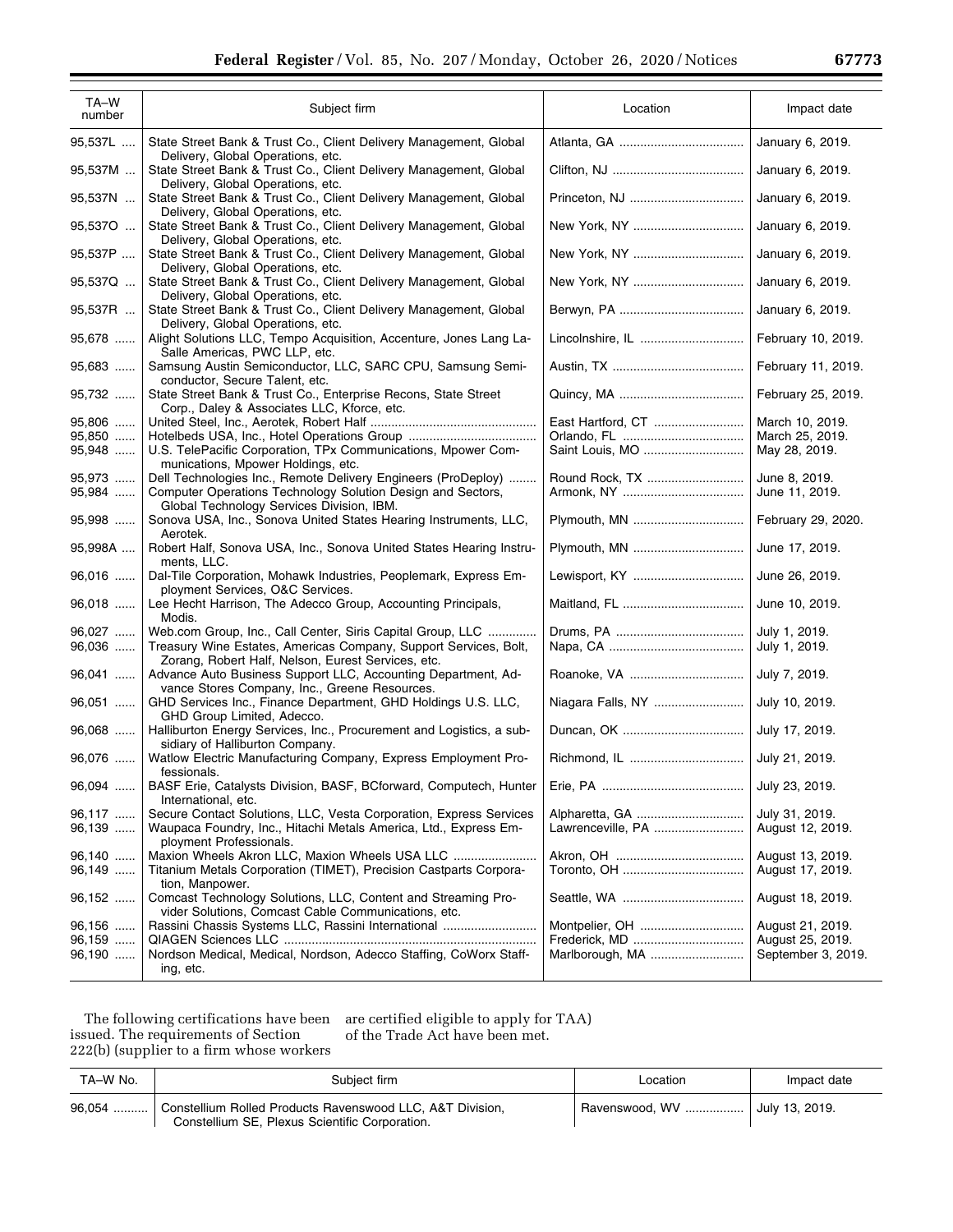| TA-W No.  | Subiect firm                                                                                            | Location     | Impact date      |
|-----------|---------------------------------------------------------------------------------------------------------|--------------|------------------|
| $96,056$  | Spirit Aerosystems Inc., APC Workforce Solutions LLC, Workforce<br>Logig, ZeroChaos, Acro Service, etc. |              |                  |
| $96,056A$ | Spirit Aerosystems Inc., APC Workforce Solutions LLC, Workforce<br>Logiq, ZeroChaos, Acro Service, etc. |              | July 13, 2019.   |
| 96,089    |                                                                                                         | Fredonia, KS | July 23, 2019.   |
| 96,131    |                                                                                                         |              | August 10, 2019. |
| 96,133    | Toray Composite Materials America, Inc., Toray Industries America, Inc.                                 | Tacoma, WA   | August 8, 2019.  |
| 96,155    | Heroux Devtek, Inc., APPH Wichita, Inc. Division, Heroux Corporation,                                   |              | August 24, 2019. |
|           | The Arnold Group.                                                                                       |              |                  |
| 96,178    |                                                                                                         |              |                  |

The following certifications have been issued. The requirements of Section 222(e) (firms identified by the

International Trade Commission) of the Trade Act have been met.

| TA-W No. | Subiect firm                                                                                                                         | Location                                                                                                | Impact date   |
|----------|--------------------------------------------------------------------------------------------------------------------------------------|---------------------------------------------------------------------------------------------------------|---------------|
|          | 95,185  Carrara Stone Systems of Chicago, LLC, Stone Systems of Chicago,<br>TRS Staffing Solutions, Flextek Resources, etc.          | Mundelein, IL    July 5, 2018.                                                                          |               |
|          | 95,990    ACProducts, Inc. dba Cabinetworks Group, Peoplelink Staffing<br>96,079  Cambria Company LLC, Cambria Fabshop Minnesota LLC | Culver, IN    April 17, 2019.<br>Cheriton, VA    December 12, 2018.<br>Belle Plaine, MN  June 19, 2019. | July 6, 2020. |

## **Negative Determinations for Worker Adjustment Assistance**

In the following cases, the investigation revealed that the eligibility criteria for TAA have not been met for the reasons specified.

The investigation revealed that the requirements of Trade Act section 222  $(a)(1)$  and  $(b)(1)$  (significant worker

total/partial separation or threat of total/ partial separation), or (e) (firms identified by the International Trade Commission), have not been met.

| TA-W No. | Subiect firm                                                                                     | Location    | Impact date |
|----------|--------------------------------------------------------------------------------------------------|-------------|-------------|
| 96,150   | United States Steel Corporation, Annandale Archive Division, United<br>States Steel Corporation. | Bovers, PA. |             |

The investigation revealed that the criteria under paragraphs (a)(2)(A)(i) (decline in sales or production, or both), or (a)(2)(B) (shift in production or services to a foreign country or

acquisition of articles or services from a foreign country), (b)(2) (supplier to a firm whose workers are certified eligible to apply for TAA or downstream producer to a firm whose workers are

certified eligible to apply for TAA), and (e) (International Trade Commission) of section 222 have not been met.

| TA-W No. | Subiect firm                                                                                    | Location       | Impact date |
|----------|-------------------------------------------------------------------------------------------------|----------------|-------------|
| 95,510   | Fisery, Inc., Payments and Industry Products, Randstad Sourceright,<br><b>Fisery Solutions.</b> | Beaverton, OR. |             |

The investigation revealed that the criteria under paragraphs(a)(2)(A) (increased imports), (a)(2)(B) (shift in production or services to a foreign country or acquisition of articles or

services from a foreign country), (b)(2) (supplier to a firm whose workers are certified eligible to apply for TAA or downstream producer to a firm whose workers are certified eligible to apply

for TAA), and (e) (International Trade Commission) of section 222 have not been met.

| TA-W No. | Subject firm                                                                                                | Location          | Impact date |
|----------|-------------------------------------------------------------------------------------------------------------|-------------------|-------------|
|          |                                                                                                             | Clovis, NM.       |             |
|          | 95,047  Atos It Solutions and Services, Inc., IT Operations and Application Sup-<br>port Division.          | Webster, NY.      |             |
|          | 95.219    Wisconsin Label Corporation, WS Packaging Group Inc., Multi-Color<br>Corporation, Kelly Services. | Rochester, NY.    |             |
|          |                                                                                                             | New York, NY.     |             |
|          |                                                                                                             | Saint Helens, OR. |             |
|          |                                                                                                             | Amherst, MA.      |             |
|          | 95,428    Acumed LLC, Colson Medical, Campus Point, Beacon, Robert Half,                                    | Hillsboro, OR.    |             |
|          | Terra Staffing, Oxford.                                                                                     |                   |             |